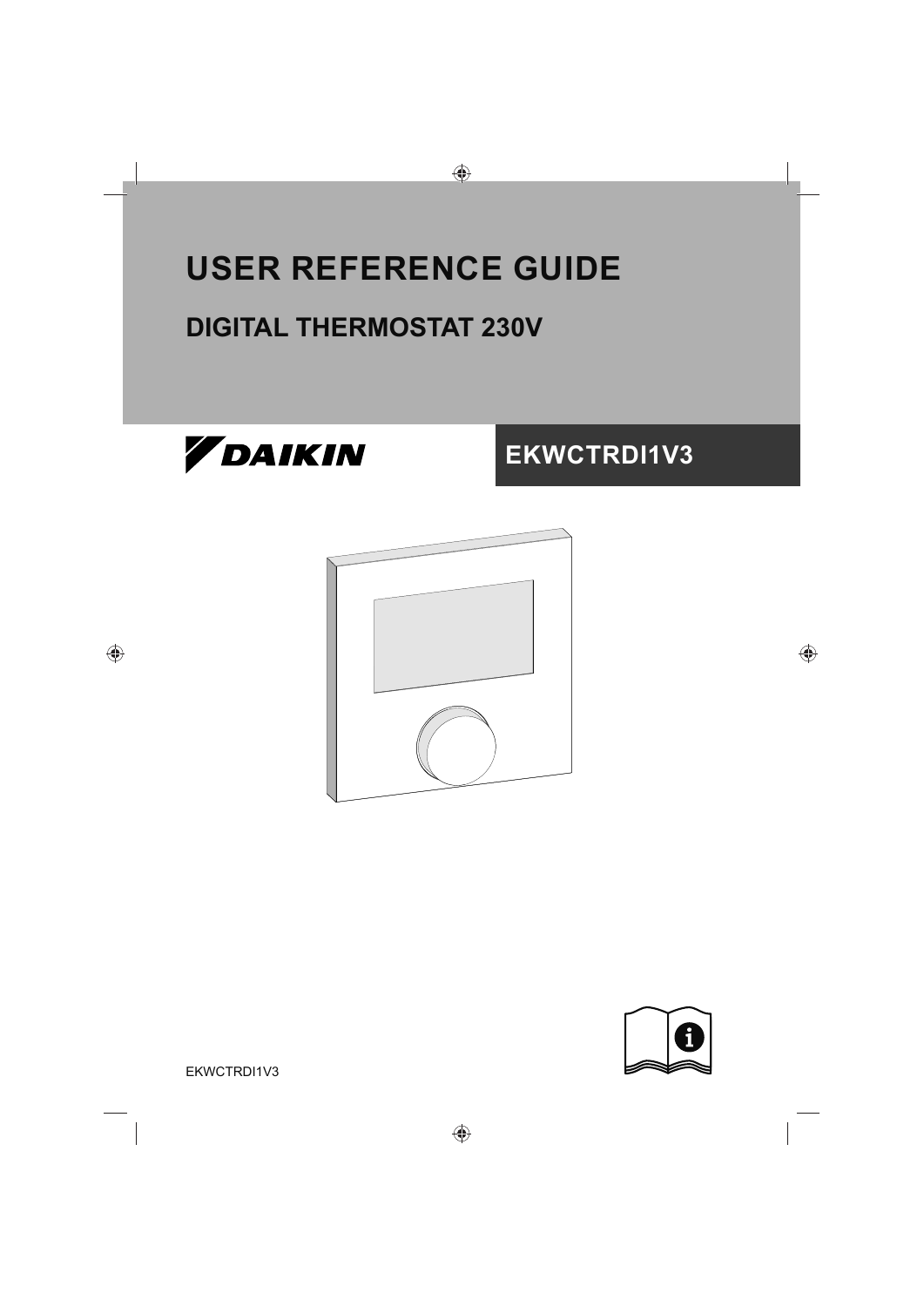### **Contents**

| 1 About these instructions                             | 3   |
|--------------------------------------------------------|-----|
| 1.1 Validity, storage and relaying of the instructions | 3   |
| 1.2 Symbols                                            | 3   |
|                                                        | 4   |
| 2.1 Intended use                                       | 4   |
| 2.2 General safety notes                               | 4   |
|                                                        | . 6 |
|                                                        |     |
| 4.1 Setting the target temperature                     | 7   |
| 4.2 Navigation and settings                            | 7   |
| 4.2.1 Lifestyle functions menu                         | 9   |
| 4.2.2 Settings menu                                    | 12  |
| 4.2.3 Service menu                                     | 16  |
|                                                        | 19  |
| 5.1 Comfort functions                                  | 19  |
| 5.1.1 Heating/cooling change-over                      | 19  |
| 5.1.2 Restricted Mode                                  | 19  |
| 5.2 Protection functions                               | 20  |
| 5.2.1 Valve protection function                        | 20  |
| 5.2.2 Antifreeze protection                            | 20  |
|                                                        | 21  |
| 6.1 Troubleshooting                                    | 21  |
| 6.2 Cleaning                                           | 21  |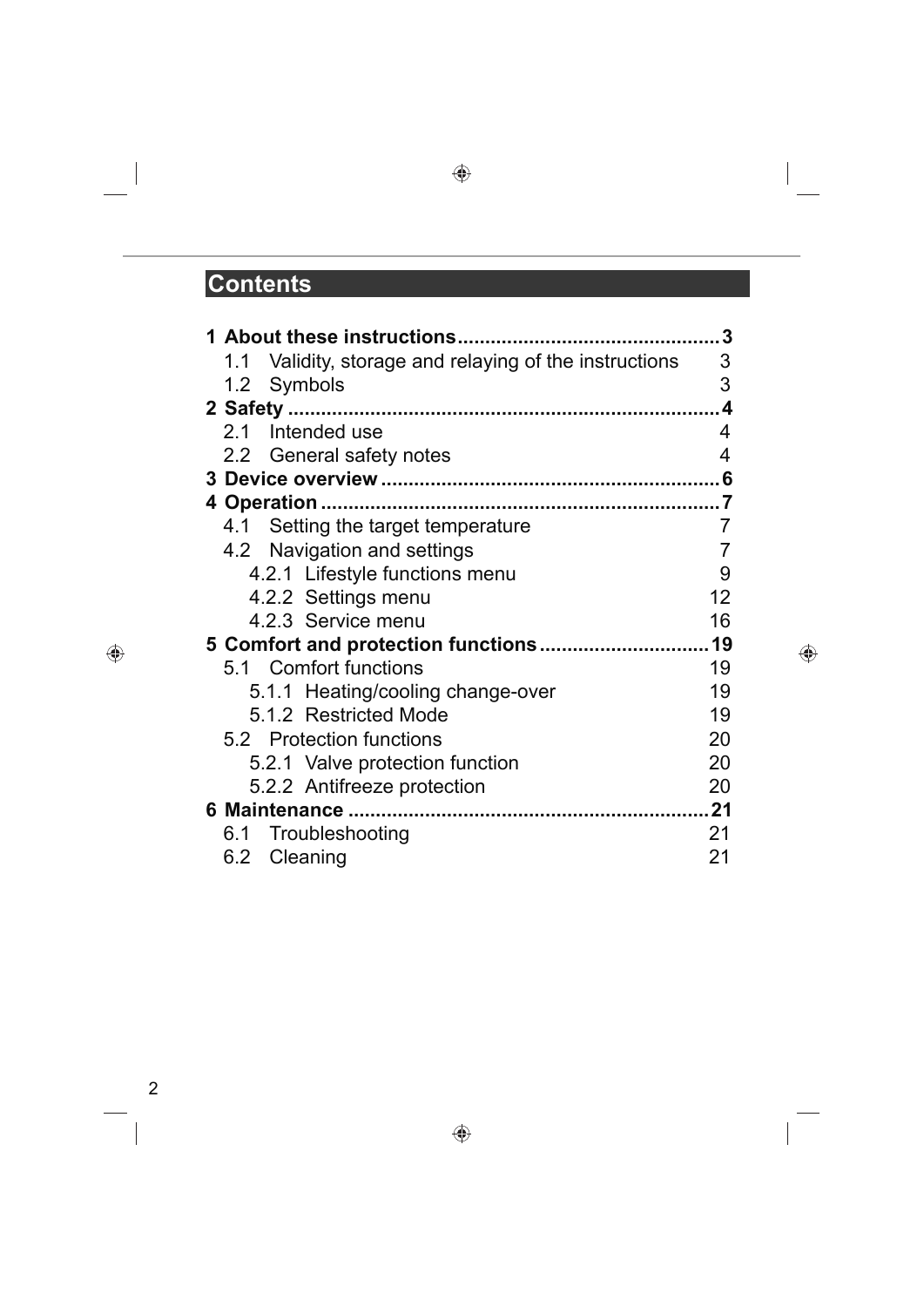# **1 About these instructions**

1.1 Validity, storage and relaying of the instructions These instructions apply to the room thermostat EKWCTRDI1V3 Digital Thermostat 230 V.

The instructions include information necessary for the operation of the device. The instructions must be read completely and thoroughly before commencing any work with the device. They must be kept and handed over to future users. You can view and download these instructions and the associated installation instructions under https://gr.daikin.eu?N=EKWCTRDI1V3.

#### 1.2 Symbols

The following symbols are used in this manual:



**Hazard symbols:** Identifies a hazard

**Information:** Identifies important or useful information

- User action
- Result of an action
- List without fixed order<br>1., 2. List with fixed order
- **List with fixed order**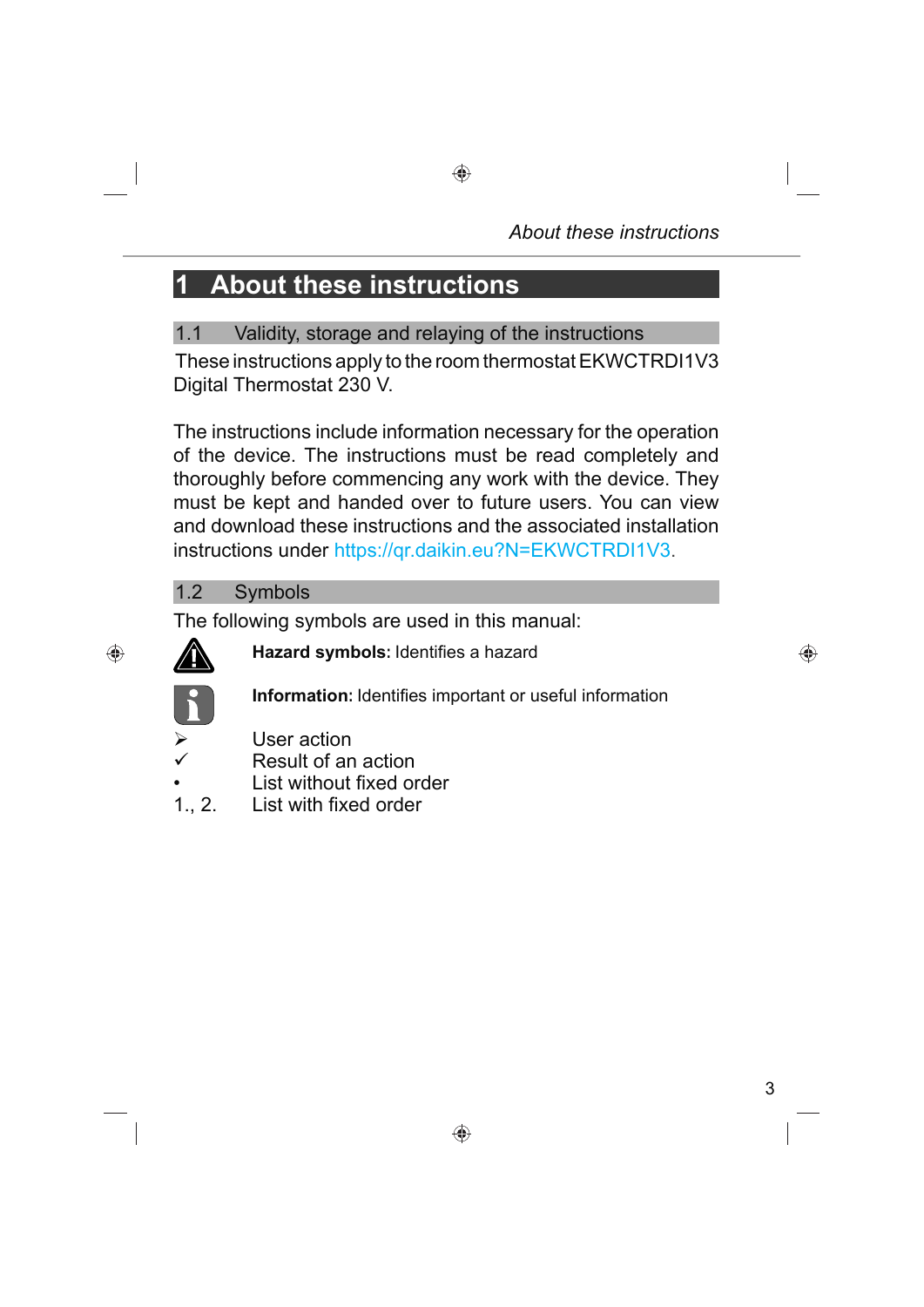# **2 Safety**

#### 2.1 Intended use

The room thermostat controls thermal actuators connected in a room-by-room temperature control system directly or via a connection unit. The unit

- $\cdot$  is a fixed installation,
- measures the actual temperature (room temperature),
- can be used to set the target temperature (comfort temperature),
- can be used to control the actual temperature by activating actuators in heating/cooling operation in a predetermined zone.

Every other use, modification and conversion is expressly forbidden and leads to dangers the manufacturer cannot be held liable for.

#### 2.2 General safety notes

All safety notes in these instructions must be observed in order to avoid accidents with injury or property damage.

- Only an authorized electrician may open the device. It may only be opened in de-energised state.
- Always disconnect from the mains network and secure against unintended activation before opening.
- Only use the device if it is in perfect working condition state.
- Observe the performance limits of the device and the environmental conditions.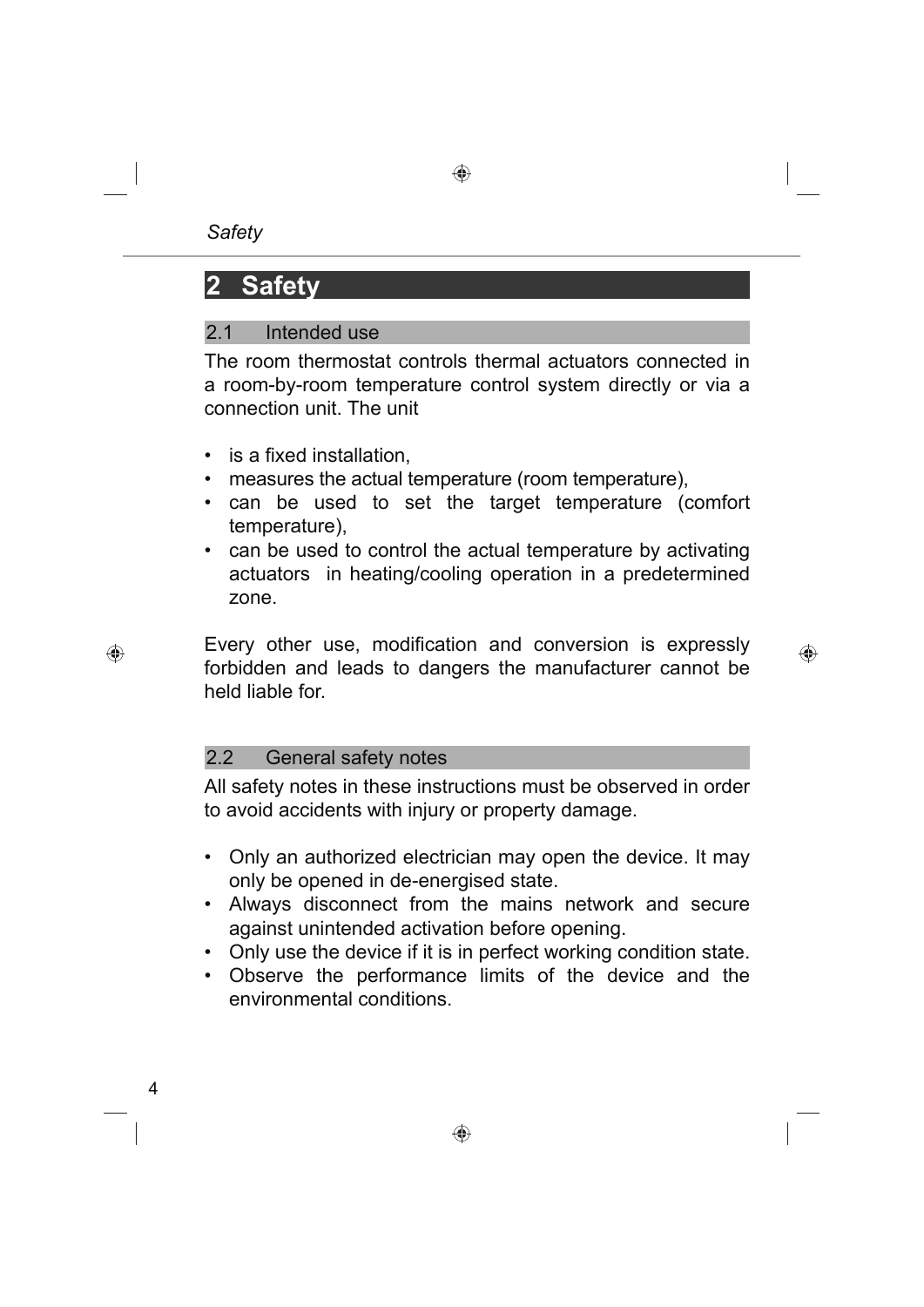- This device is not intended to be used by persons (including children) with restricted physical, sensory or mental skills or who lack the necessary experience or knowledge. If necessary, these persons must be supervised by a person responsible for their safety or receive instructions from this person on how to use this unit.
- Ensure that children do not play with this device. Children must be monitored if necessary.
- In case of emergency, disconnect the complete room-byroom temperature control system.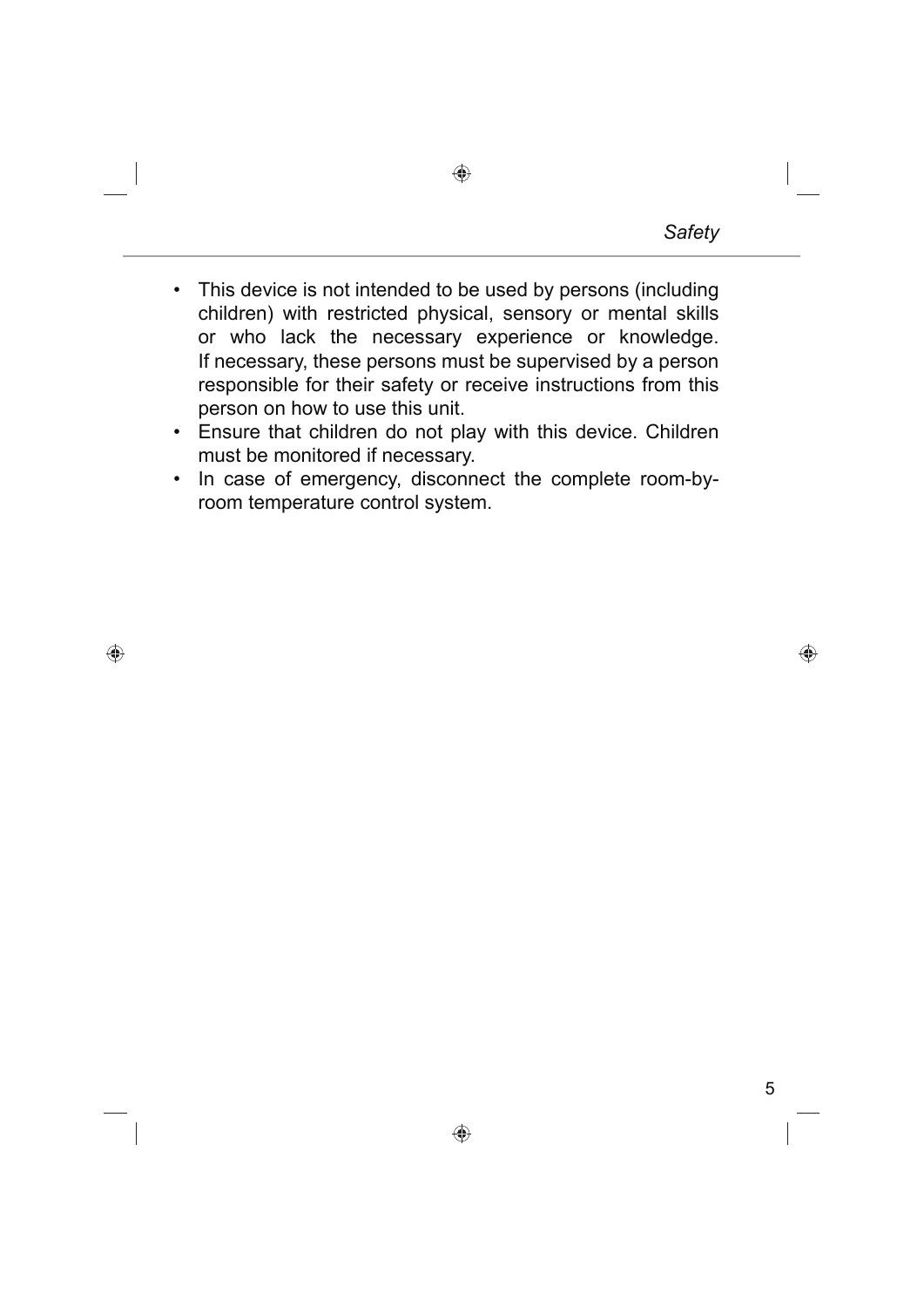# **3 Device overview**



Display

Dial with turn/press mechanism and fine ratchet

| <b>Room thermostat</b>    |                             |               |                                         |
|---------------------------|-----------------------------|---------------|-----------------------------------------|
| Symbol                    | <b>Meaning</b>              | <b>Symbol</b> | <b>Meaning</b>                          |
| Q                         | Lifestyle functions<br>menu | °C            | Temperature unit                        |
| <u>Q.</u>                 | Settings menu               | 88.B          | Target/<br>actual temp.                 |
| $\overline{\mathfrak{W}}$ | Heating                     | <b>MIN</b>    | Min. temperature                        |
| <u>ි</u>                  | <b>Operating lock</b>       | <b>MAX</b>    | Max. temperature                        |
| $\mathcal{L}$             | Switching off               | <b>SET</b>    | Make/confirm<br>entry                   |
| <b>AUTO</b>               | Automatic operation         | EAL           | Correction of actual<br>temp. measuring |
| Ķ.                        | Day operation               | <b>BACK</b>   | <b>Back</b>                             |
| $\bm{\mathcal{C}}$        | Night operation             |               |                                         |
| $\boldsymbol{\ell}$       | Service menu                | LEd           | Display illum.                          |
|                           | Cooling                     |               | $_{\text{user}}$ PS Factory settings    |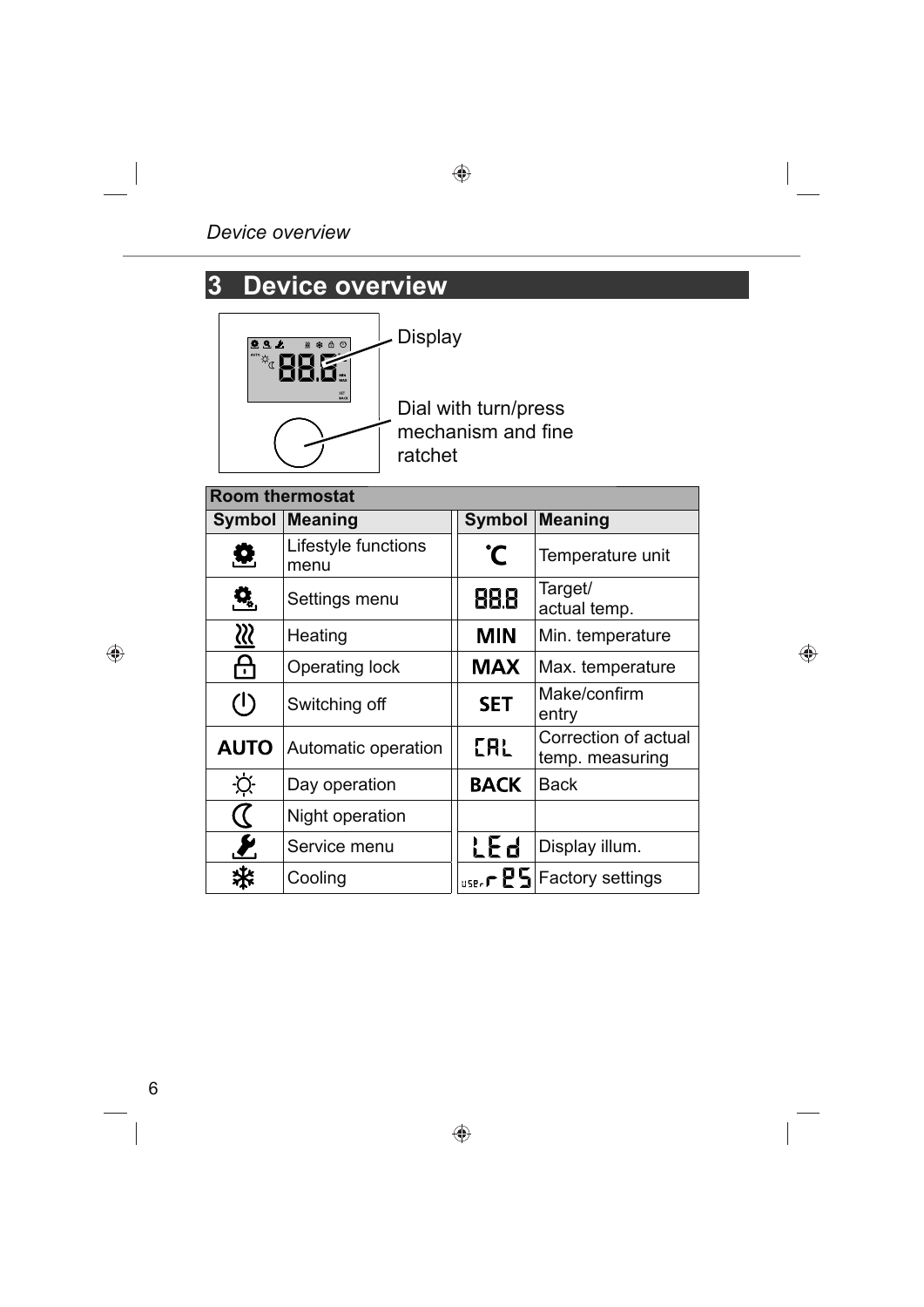### **4 Operation**



**WARNING**

**Danger to life in case of swallowing!**

The dial can be taken off: children might swallow it.

 $\triangleright$  Do not leave the dial near children.

#### 4.1 Setting the target temperature



The target temperature is set by turning the dial to the left or to the right. Rotating to the left decreases the temperature, rotating to the right increases it.

Comfort temperatures for day and night operation can be stored. A manual or automatic change between the operating modes "day operation" and "night operation" changes to the stored temperature. The target temperature can be changed with the dial, independently of the active operating mode. You can find more information in the section *Lifestyle functions menu*.

#### 4.2 Navigation and settings

The navigation and settings of the room thermostat are performed with the dial:



By pressing the dial, menus are opened and functions are activated, and changed settings are applied.



By rotating the dial, settings can be adjusted and functions and menus can be chosen.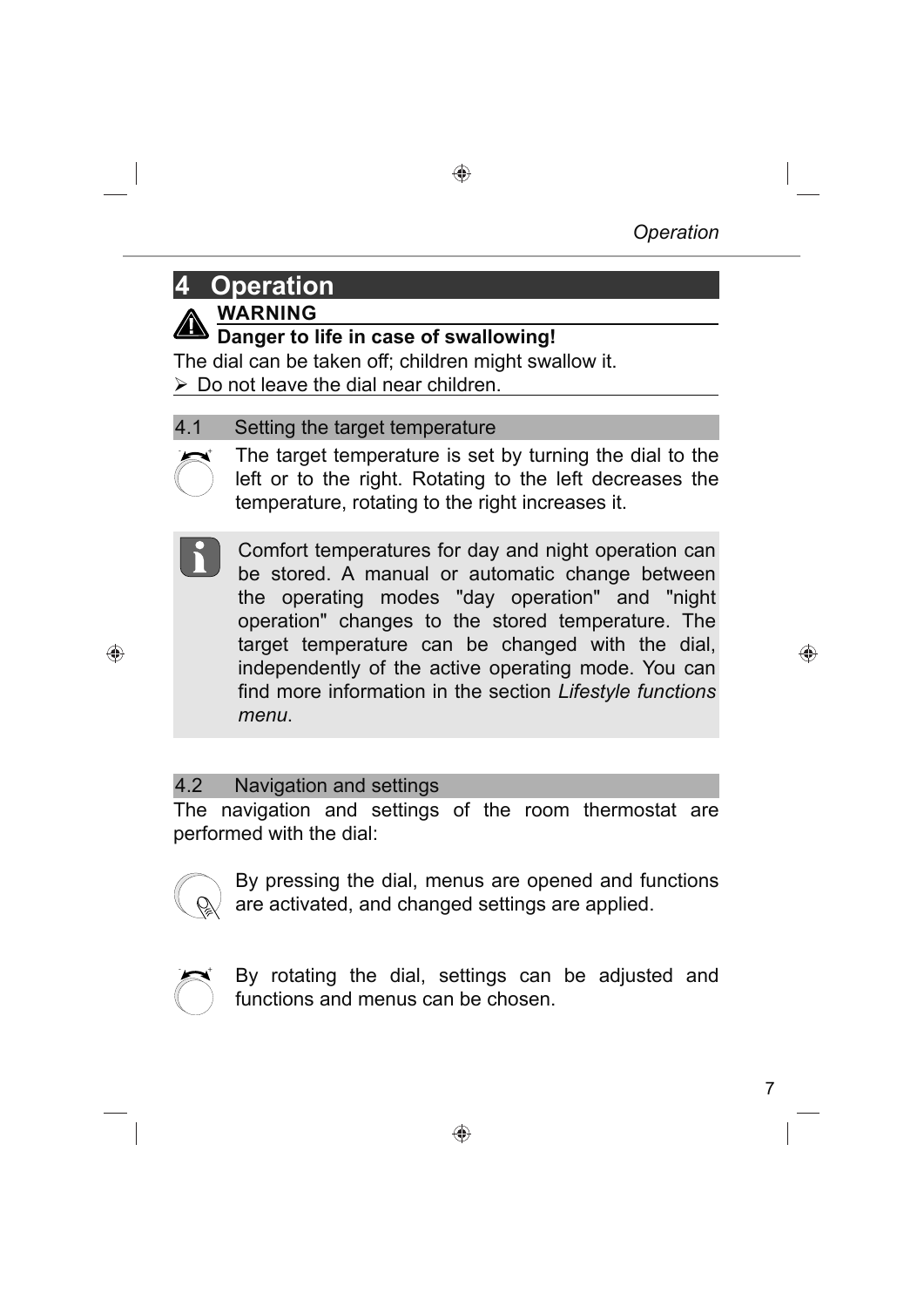A main level and three menus are available for navigation and settings:

#### **Main level**

In the main level, all room thermostats show the current actual temperature as well as active functions.

#### **Menu selection**



**Lifestyle functions**

Contains all important basic functions.



#### **Settings**

Includes extended functions and numerous possible settings.



#### **Service**

Includes various system parameters. An optimal tuning of the overall system can be obtained by adjusting individual settings.



#### **Back**

Leaves the menu selection and returns to the main level*.*



- A selected menu or function is displayed by a flashing symbol.
	- If no operation is performed, the display returns to the main level after approximately 5 seconds.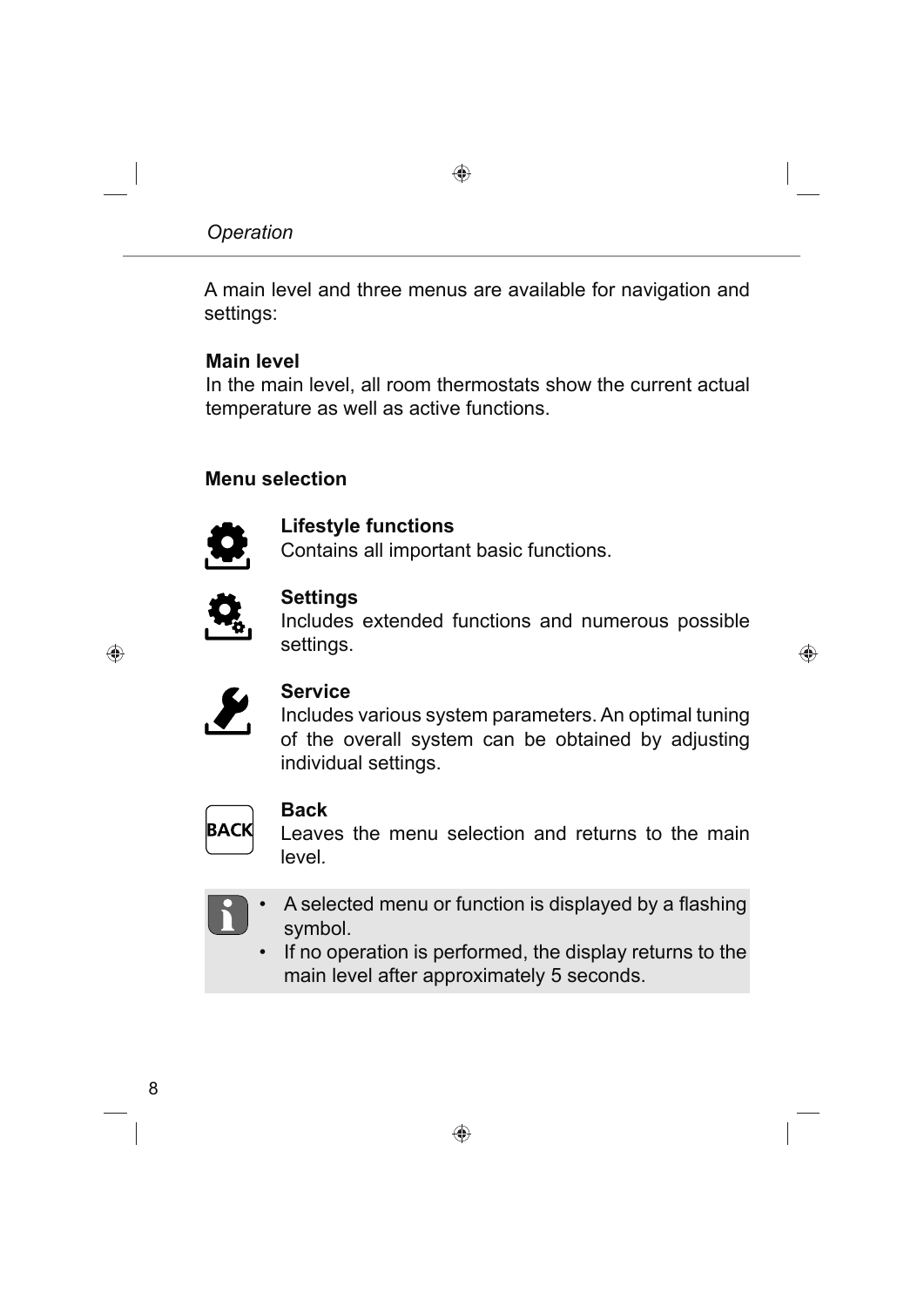#### 4.2.1 Lifestyle functions menu

This menu allows the setting of the lifestyle functions. The settings shown in the graphic below. The following pages contain detailed information.

- When selecting an operating mode (day, night, automatic operation) only the inactive modes are available for selection.
	- If no operation is performed, the display returns to the main level after approximately 30 seconds.

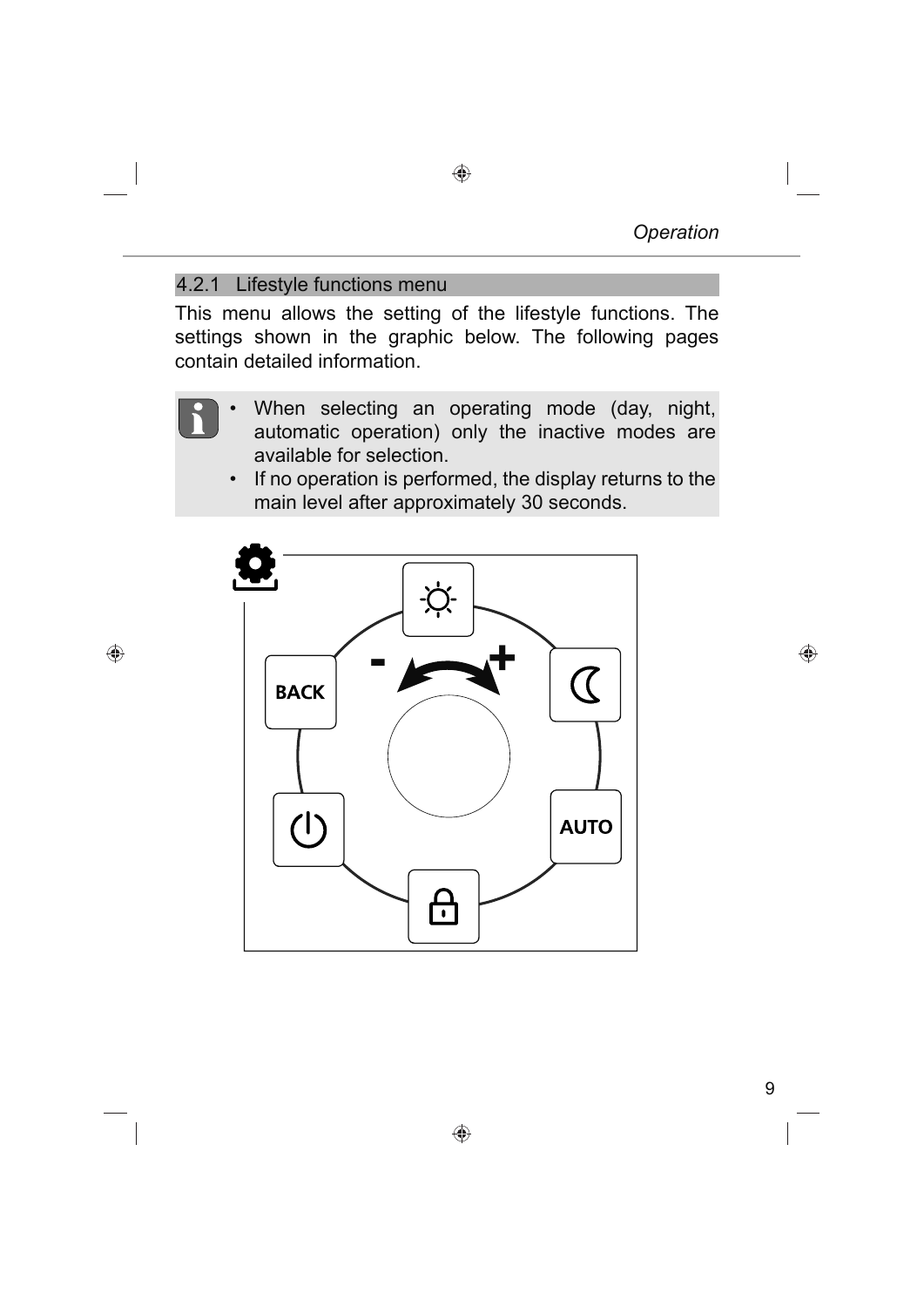- $\triangleright$  Open the menu selection by pressing the dial.
- Select the menu *Lifestyle functions*.
- $\triangleright$  Activate the menu by pressing again.
- $\triangleright$  Select the desired function.

| <b>Description</b>                                                                                                                                                        | <b>Steps</b>                                                                                                                                             |
|---------------------------------------------------------------------------------------------------------------------------------------------------------------------------|----------------------------------------------------------------------------------------------------------------------------------------------------------|
| Day operation<br>Adjustment to the comfort tempera-<br>ture set in the Settings menu.                                                                                     | Confirm the selection<br>➤<br>by pressing the dial.<br>Day operation is activated.<br>The main level is dis-<br>played.                                  |
| <b>Night operation</b><br>Adjustment to the reduction tempera-<br>ture set in the Settings menu.                                                                          | $\triangleright$ Confirm the selection<br>by pressing.<br>Night operation is activa-<br>ted.<br>The main level is dis-<br>played.                        |
| <b>Automatic operation</b><br><b>AUTO</b><br>The signal of an external system<br>clock (e. g. from a Control room ther-<br>mostat) activates day or night oper-<br>ation. | $\triangleright$ Confirm the selection<br>by pressing.<br>Automatic operation is<br>$\checkmark$<br>activated.<br>The main level is dis-<br>✓<br>played. |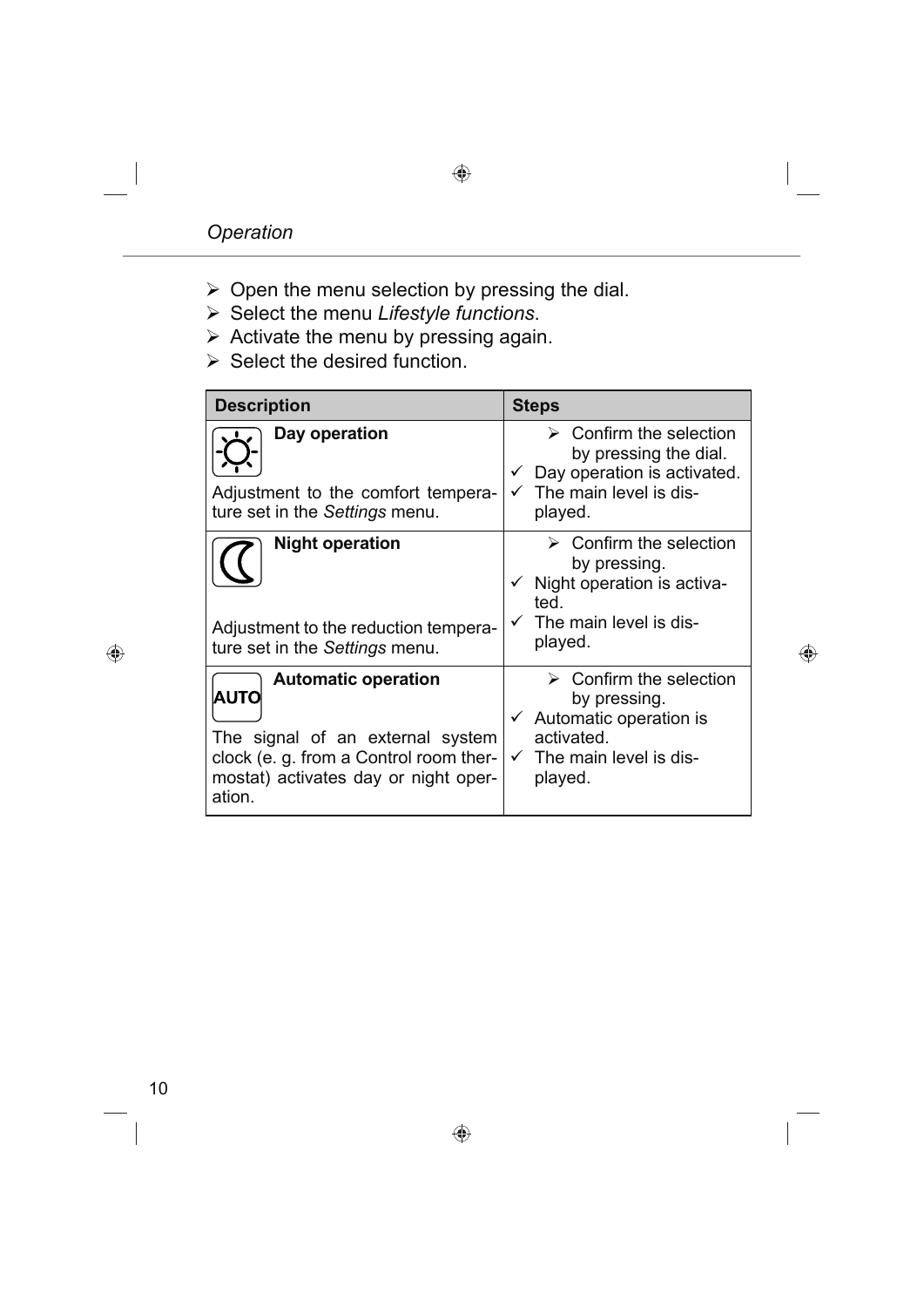### *Operation*

| <b>Description</b>                                                                                                                                                                                                              | <b>Steps</b>                                                                                                                                                                                                                                 |  |
|---------------------------------------------------------------------------------------------------------------------------------------------------------------------------------------------------------------------------------|----------------------------------------------------------------------------------------------------------------------------------------------------------------------------------------------------------------------------------------------|--|
| <b>Operating lock</b><br>Locks the room thermostat.<br>The actual temperature and<br>all active functions are still displayed,<br>but the possibility to change the<br>target temperature and the operation<br>are deactivated. | <b>Activate</b><br>$\triangleright$ Confirm the selection<br>by pressing.<br>The operating lock is<br>✓<br>activated.<br>The symbol $\boxed{\triangle}$ is dis-<br>$\checkmark$<br>played.<br>$\checkmark$ The main level is dis-<br>played. |  |
|                                                                                                                                                                                                                                 | <b>Deactivate</b><br>$\triangleright$ Press the dial for<br>> 5 seconds.<br>$\checkmark$ The symbol $\textcircled{b}$ is deactiva-<br>ted, operation is possible<br>again.                                                                   |  |
| <b>Switching off</b><br><b>Switches</b><br>the<br>room<br>thermostat off. Temperature<br>control is deactivated. The protective<br>functions (valve protection<br>and<br>antifreeze protection) remain active.                  | $\triangleright$ Confirm the selection<br>by pressing the dial.<br>All functions are deacti-<br>$\checkmark$<br>vated.<br>$\checkmark$ The symbol $\mathcal O$ is displayed.<br>$\checkmark$ The actual temperature is<br>displayed          |  |
|                                                                                                                                                                                                                                 | <b>Switching on</b><br>$\triangleright$ Press the dial for<br>> 5 seconds.<br>The main level is dis-<br>played.<br>All active functions are<br>displayed.                                                                                    |  |
| <b>Back</b><br>$\mathsf{BACK}\vert$<br>Leaves the menu.                                                                                                                                                                         | $\triangleright$ Confirm the selection<br>by pressing.<br>The display returns to the<br>✓<br>main level.                                                                                                                                     |  |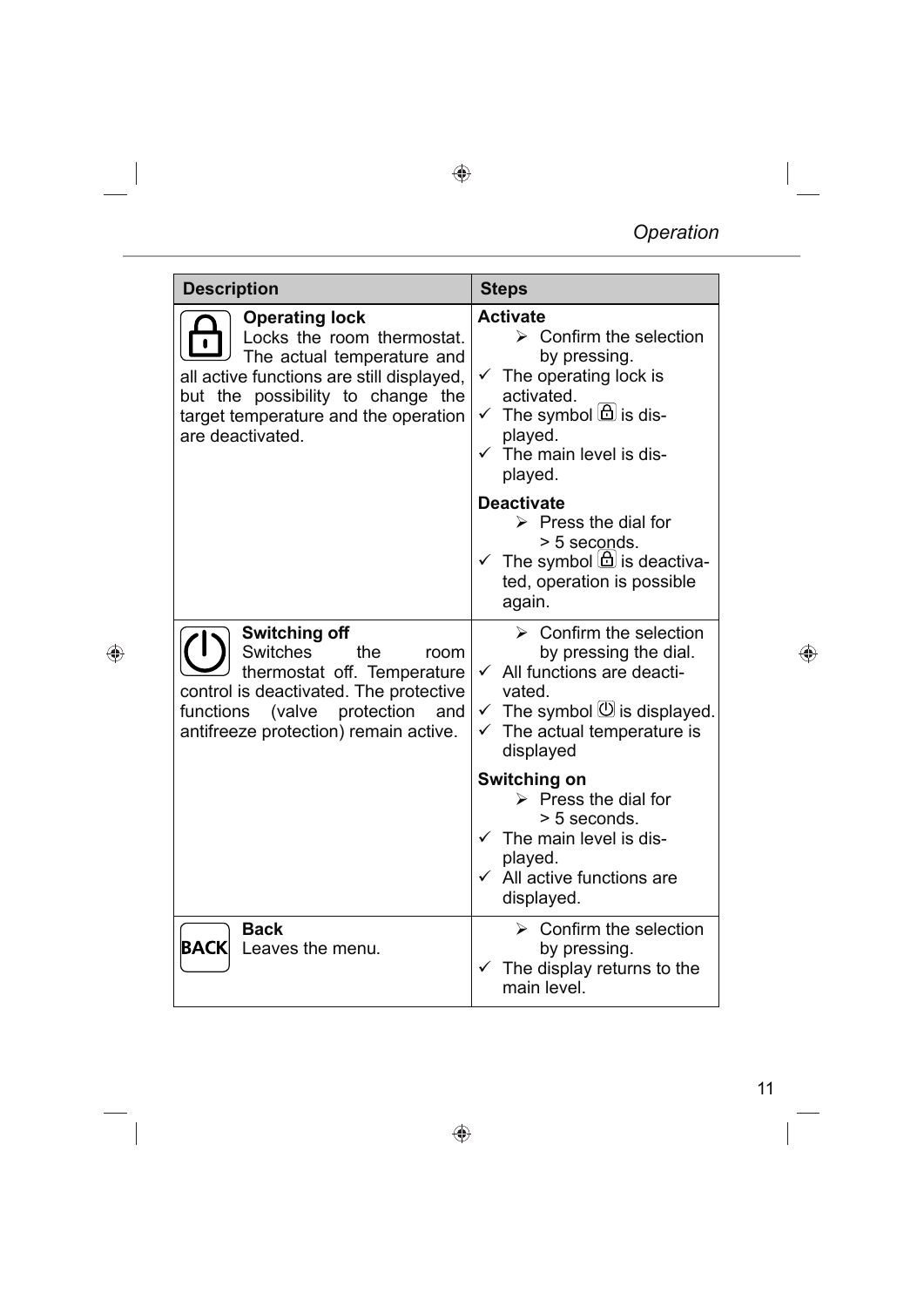#### 4.2.2 Settings menu

Extended settings can be made in this menu. The following pages contain detailed information.

If no operation is performed, the display returns to the main level after approximately 30 seconds.

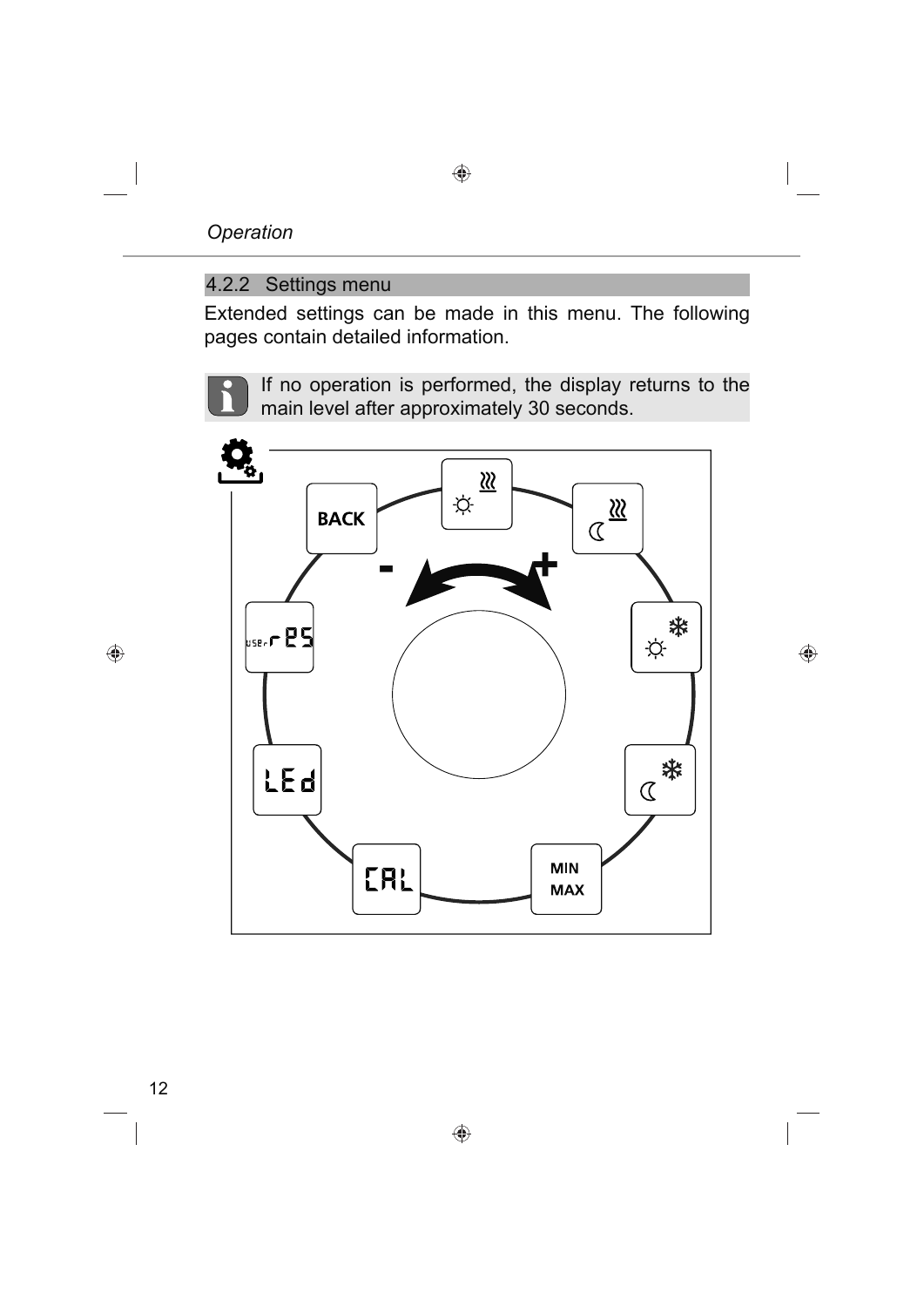- $\triangleright$  Open the menu selection by pressing.
- Select the *settings* menu.
- $\triangleright$  Activate the menu by pressing again.
- $\triangleright$  Select the desired setting.

| <b>Description</b> |                                                                                                       | <b>Steps</b>                                                                                                                                                                                               |
|--------------------|-------------------------------------------------------------------------------------------------------|------------------------------------------------------------------------------------------------------------------------------------------------------------------------------------------------------------|
| <u>રાટ</u>         | <b>Comfort temperature</b><br><b>Heating</b><br>Sets the target temperature<br>for day operation.     | $\triangleright$ Confirm the selection<br>by pressing.<br>$\triangleright$ Set the target tempe-<br>rature.<br>$\triangleright$ Confirm the entry by<br>pressing.<br>Can be found in the<br>Settings menu. |
|                    | <b>Reduction temperature</b><br><b>Heating</b><br>Sets the target temperature<br>for night operation. | $\triangleright$ Confirm the selection<br>by pressing.<br>Set the target tempe-<br>⋗<br>rature.<br>$\triangleright$ Confirm the entry.<br>Can be found in the<br>Settings menu.                            |
|                    | <b>Comfort temperature</b><br>Cooling<br>Sets the target temperature<br>for day operation.            | $\triangleright$ Confirm the selection<br>by pressing.<br>$\triangleright$ Set the target tempe-<br>rature.<br>$\triangleright$ Confirm the entry.<br>Can be found in the<br>Settings menu.                |
|                    | <b>Reduction temperature</b><br>Cooling<br>Sets the target temperature<br>for night operation.        | $\triangleright$ Confirm the selection<br>by pressing.<br>Set the target tempe-<br>rature.<br>$\triangleright$ Confirm the entry.<br>Can be found in the<br>Settings menu.                                 |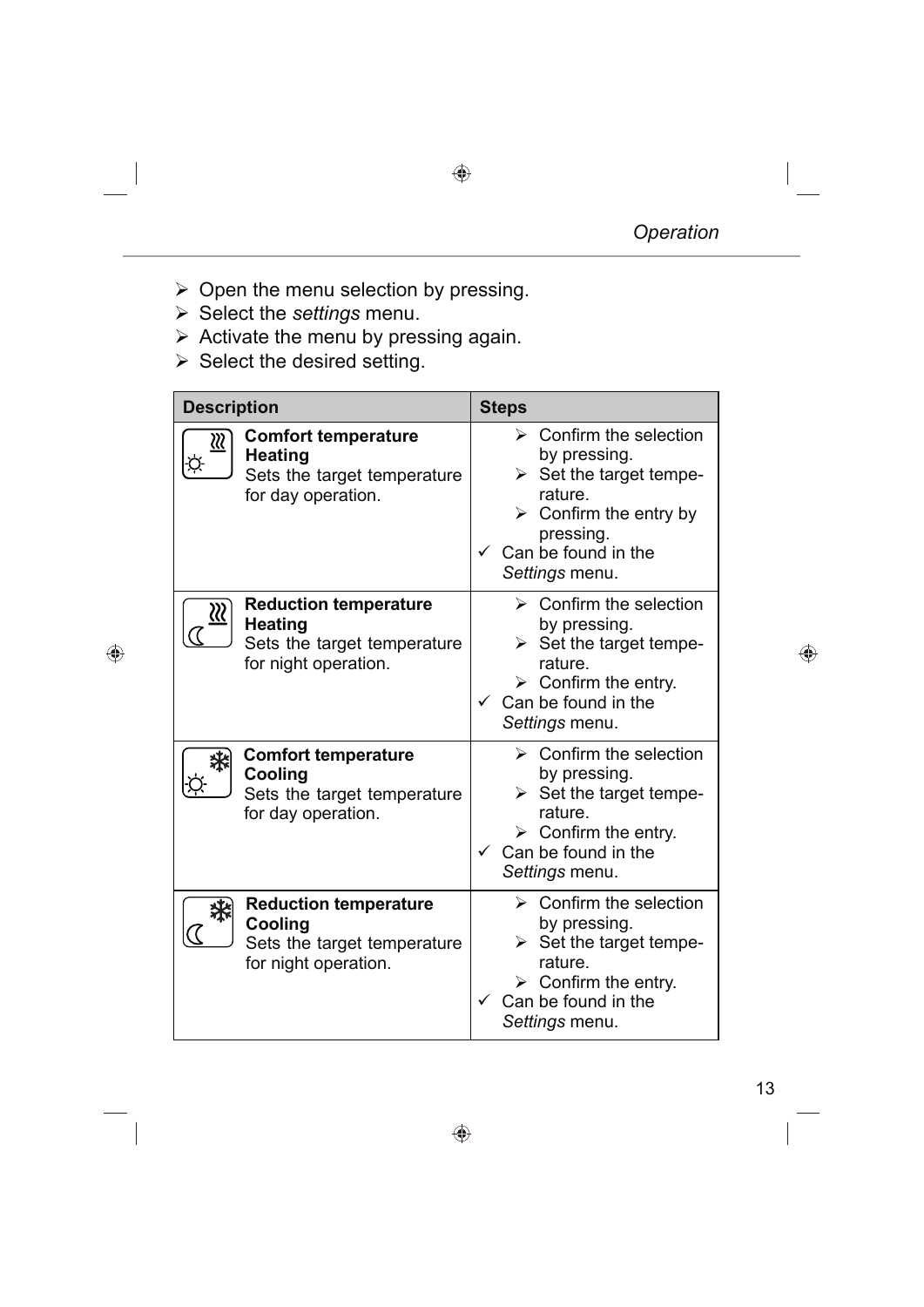| <b>Description</b>                                                                                                                                                                                                        | <b>Steps</b>                                                                                                                                                                                                                                                                          |
|---------------------------------------------------------------------------------------------------------------------------------------------------------------------------------------------------------------------------|---------------------------------------------------------------------------------------------------------------------------------------------------------------------------------------------------------------------------------------------------------------------------------------|
| <b>Target temperature</b><br><b>MIN</b><br><b>limitation</b><br>MAX<br>Setting of the maximum and<br>settable<br>minimum<br>target<br>temperature.                                                                        | $\triangleright$ Confirm the selection<br>by pressing.<br>$\triangleright$ Set the minimum<br>temperature.<br>$\triangleright$ Confirm the entry.<br>$\triangleright$ Set the maximum<br>temperature.<br>$\triangleright$ Confirm the entry.<br>Can be found in the<br>Settings menu. |
| <b>Temperature correction</b><br><b>CAL</b><br>Corrects<br>deviating<br>a<br>measurement of the actual<br>temperature of the internal sensor<br>by $\pm 2$ °C in 0.1 °C increments.                                       | $\triangleright$ Confirm the selection<br>by pressing.<br>$\triangleright$ Set the correction<br>value.<br>$\triangleright$ Confirm the entry.<br>Can be found in the<br>$\checkmark$<br>Settings menu.                                                                               |
| <b>Display illumination</b><br><b>LEd</b><br>Sets the brightness of the<br>display illumination in five<br>levels:<br>Off<br>0<br>25<br>Level 1<br>50<br>Level <sub>2</sub><br>75<br>Level <sub>3</sub><br>100<br>Level 4 | $\triangleright$ Confirm the selection<br>by pressing.<br>$\triangleright$ Set the brightness of<br>the display illumina-<br>tion.<br>$\triangleright$ Confirm the entry.<br>The Settings menu is<br>$\checkmark$<br>displayed.                                                       |
| The setting is shown on the<br>time display.                                                                                                                                                                              |                                                                                                                                                                                                                                                                                       |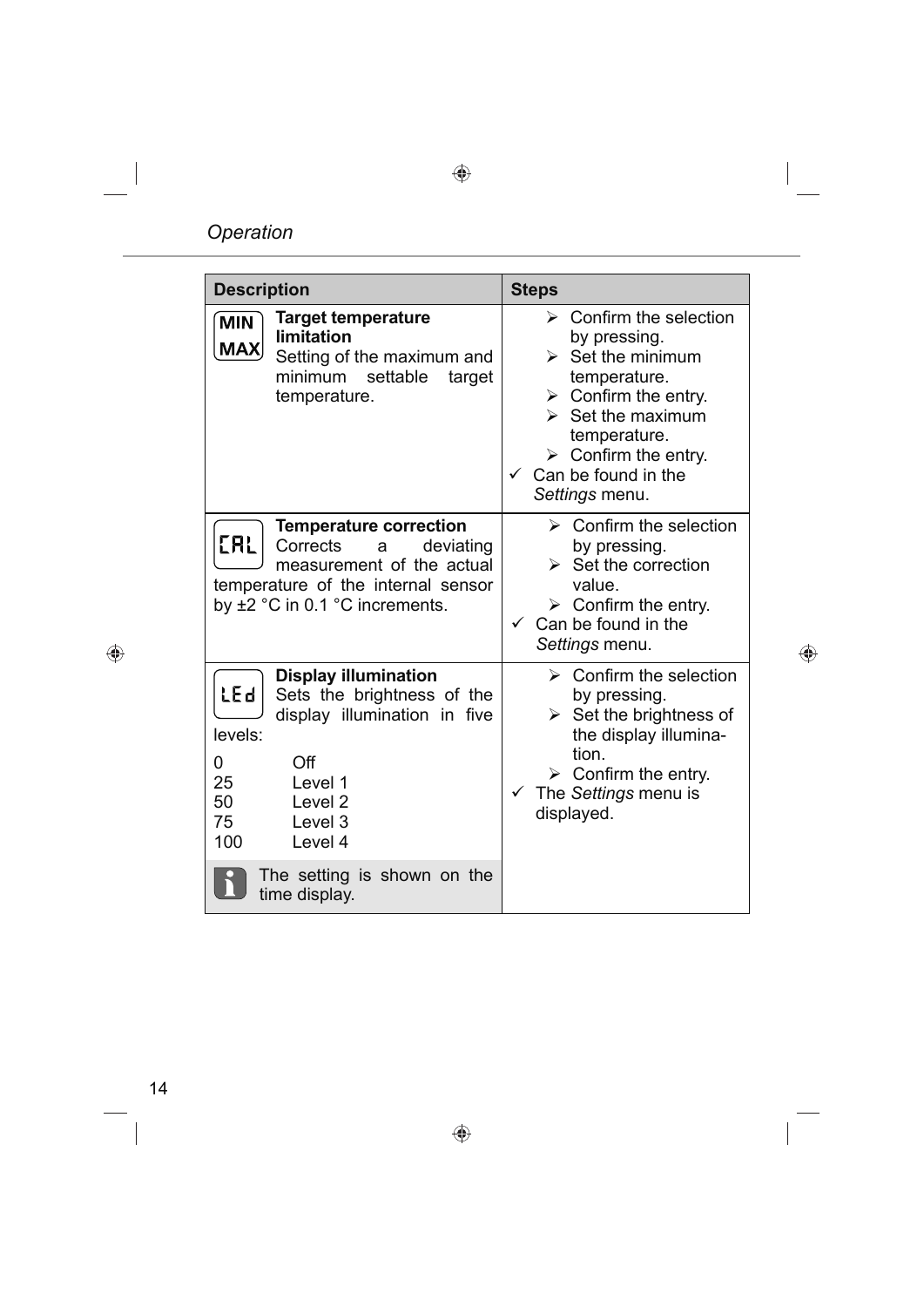| <b>Description</b>                                                                                                           | <b>Steps</b>                                                                                                                                                                                                                                                                                 |
|------------------------------------------------------------------------------------------------------------------------------|----------------------------------------------------------------------------------------------------------------------------------------------------------------------------------------------------------------------------------------------------------------------------------------------|
| <b>Factory settings</b><br>$use - 25$<br>Restores the<br>factory<br>settings. All previously<br>made settings will be reset. | $\triangleright$ Confirm the selection<br>by pressing.<br>$\triangleright$ Select the entry "Yes"<br>for resetting.<br>$\triangleright$ Press the dial for<br>5 seconds.<br>$\checkmark$ A restart is performed.<br>The main level is dis-<br>played subsequently.<br>The entry "No" cancels |
|                                                                                                                              | the process.                                                                                                                                                                                                                                                                                 |
| <b>Back</b><br><b>BACK</b><br>Leaves the menu.                                                                               | Confirm the selection<br>by pressing.<br>The main level is dis-<br>played.                                                                                                                                                                                                                   |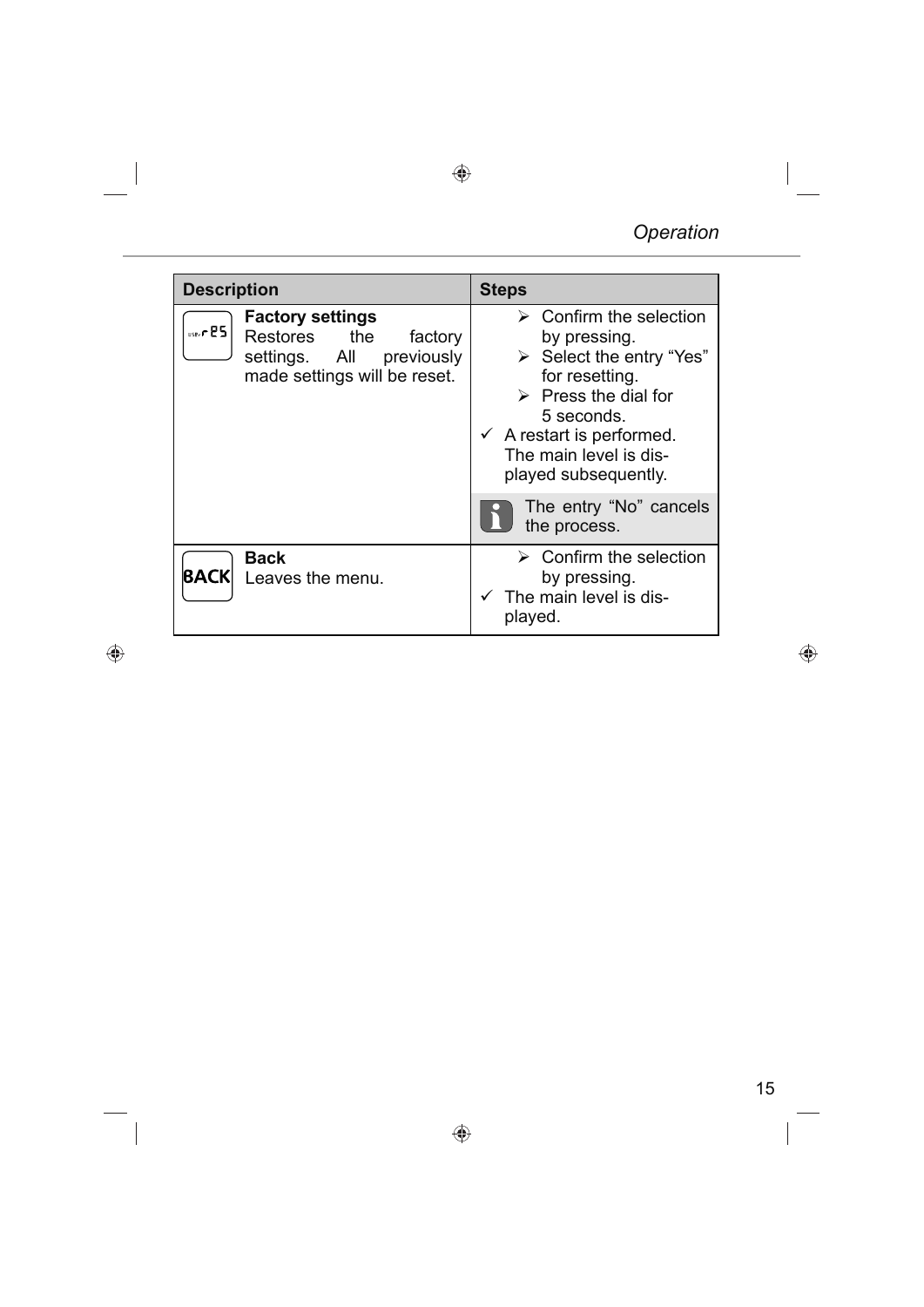#### 4.2.3 Service menu



#### **CAUTION Damage to the installation!**

Faulty configuration can lead to errors and installation damage.  $\triangleright$  Only authorised specialists may perform settings.

An optimal tuning of the overall system can be reached by adjusting settings of the system parameters. In order to avoid a faulty configuration, this menu is protected by a 4-digit PIN (standard: 1234).

- $\triangleright$  Open the menu selection by pressing.
- Select the *Parameters* menu.
- $\triangleright$  Activate the menu by pressing again.
- Select the menu entry "Code".
- $\triangleright$  Activate the PIN entry by pressing.
- $\triangleright$  Enter the 4-digit PIN (standard: 1234). Select the individual digits by rotating and confirm by pressing.
- $\triangleright$  Start the entry by activating the function "PAR".
- $\triangleright$  Select the individual digits of the parameter number by rotating and confirm by pressing.
- $\triangleright$  Activate the entry by selecting "SET" and by pressing.
- $\triangleright$  Perform the setting according to the subsequent parameter list.
- $\triangleright$  Return to the main level by selecting "BACK" 2 times.

If no operation is performed, the display returns to the main level after approximately 30 seconds.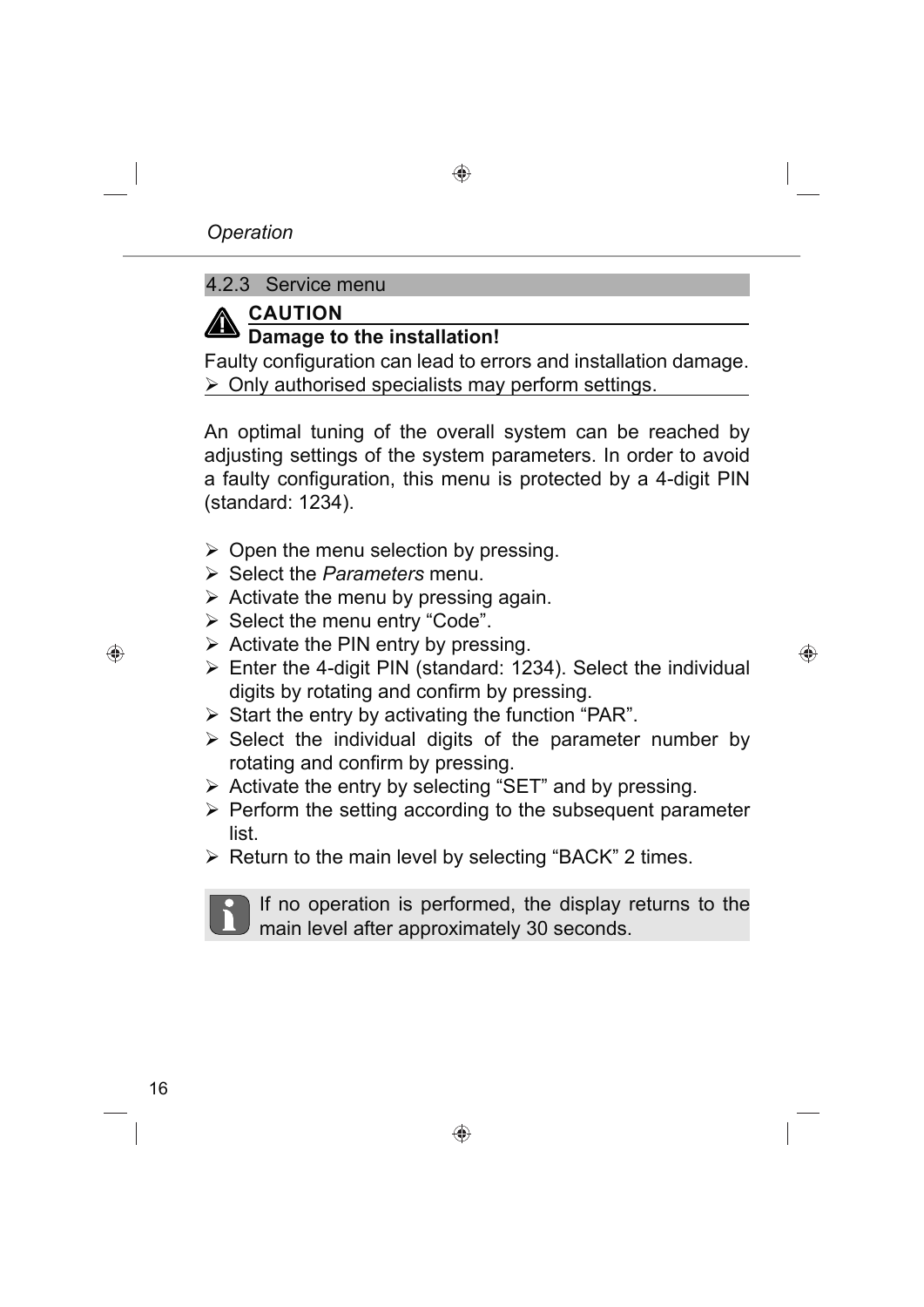| No. | <b>Description</b>                                                                                                                                                                                                                                                                                                                   | <b>Setting</b>                                                                              |
|-----|--------------------------------------------------------------------------------------------------------------------------------------------------------------------------------------------------------------------------------------------------------------------------------------------------------------------------------------|---------------------------------------------------------------------------------------------|
| 010 | <b>Heating system</b><br>Sets the existing heating system:<br>Floor heating, standard (FBH St.)<br>Floor heating, low energy (FBH NE)<br>Radiator (RAD)<br>$\bullet$<br>Convector, passive (KON pas)<br>$\bullet$<br>Convector, active (KON akt)<br>$\bullet$                                                                        | $0 = FBH St.$<br>$1 = FBH NE$<br>$2 = RAD$<br>$3 = KON$ pas<br>$4 = KON$ akt<br>Standard: 0 |
| 020 | <b>Disable cooling</b><br>Deactivates the cooling function.                                                                                                                                                                                                                                                                          | $0 =$ activated<br>$1 =$ deactivated<br>Standard: 0                                         |
| 030 | <b>Operating lock</b><br>Protects the deactivation of the operating<br>lock with a PIN.                                                                                                                                                                                                                                              | $0 =$ deactivated<br>$1 =$ activated<br>Standard: 0                                         |
|     | <b>PIN operating lock</b><br>Sets the PIN for parameter 30.                                                                                                                                                                                                                                                                          | 09999<br>Standard: 1234                                                                     |
| 031 | If PIN is unknown:<br>$\triangleright$ De-energise the device.<br>$\triangleright$ Hold down the dial and apply<br>voltage again until the software<br>version is shown on the display<br>and goes out again.<br>$\triangleright$ Press the dial again until the<br>symbol $\left[\begin{array}{c} 1 \end{array}\right]$ disappears. |                                                                                             |
| 032 | <b>Restricted operation</b><br>Switches the room control unit operating<br>lock between "Standard" and "Restricted<br>operation".                                                                                                                                                                                                    | $0 =$ deactivated<br>$1 =$ activated<br>Standard: 0                                         |
| 050 | Duration of the display illumination<br>Sets the duration of further illumination of<br>the display after use.                                                                                                                                                                                                                       | $030$ sec.<br>in 5 second incre-<br>ments<br>Standard: 15 sec.                              |
| 090 | <b>Signalling of switching output</b><br>Signals the control of switching outputs by<br>a flashing heating resp. cooling symbol.                                                                                                                                                                                                     | $0 =$ deactivated<br>$1 =$ activated<br>Standard: 1                                         |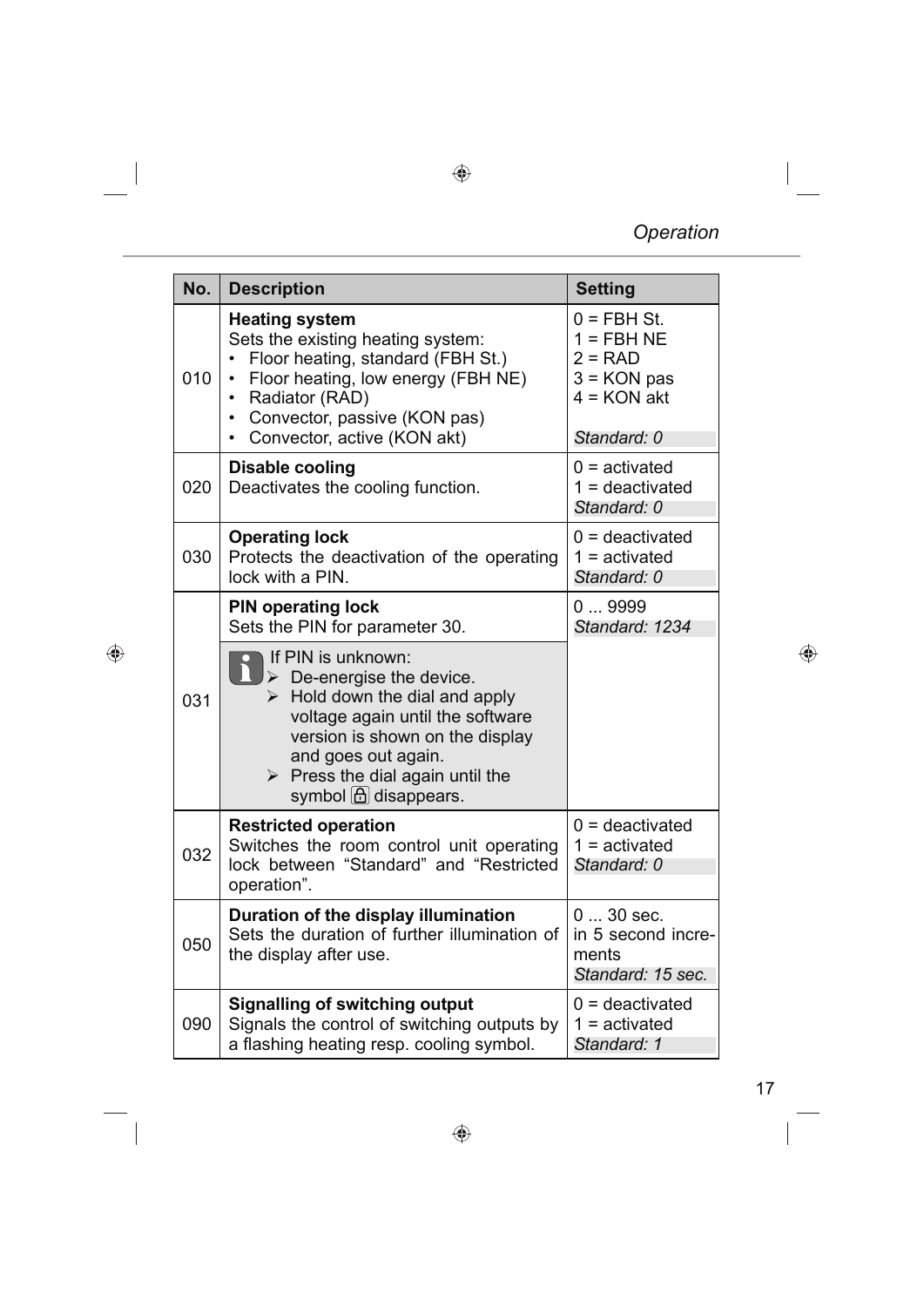#### *Operation*

| No. | <b>Description</b>                                                                                                                                 | <b>Setting</b>                          |
|-----|----------------------------------------------------------------------------------------------------------------------------------------------------|-----------------------------------------|
| 110 | <b>Control direction switching output</b><br>Sets the control direction of connected<br>actuators:<br>• Normally closed (NC)<br>Normally open (NO) | $0 = NC$<br>$1 = NO$<br>Standard: 0     |
| 161 | Antifreeze temperature<br>Activates the antifreeze protection function<br>when the temperature falls below the set<br>temperature.                 | 510 °C<br>Standard: 5                   |
| 190 | <b>Valve protection function</b><br>Cyclic opening of the valve in order to<br>avoid clogging.                                                     | $028$ days<br>Standard: 14              |
| 191 | <b>Valve activation duration</b><br>Time for triggering actuators for performing<br>the valve protection function.                                 | $0 \dots 10$ minutes<br>Standard: 5 min |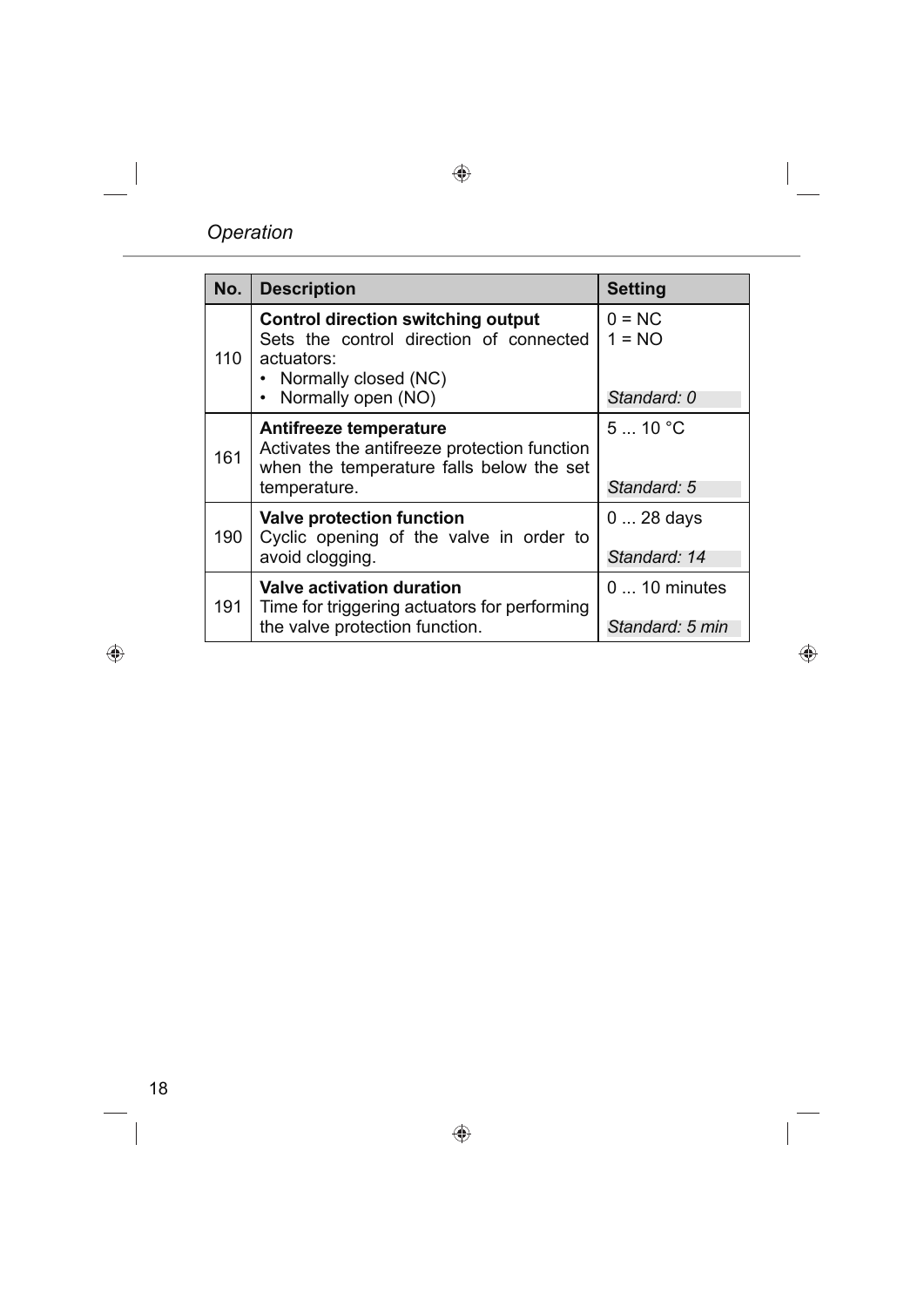## **5 Comfort and protection functions**

#### 5.1 Comfort functions

In order to increase user comfort, the room thermostat includes functions for controlling the comfort temperature.

#### 5.1.1 Heating/cooling change-over

This function switches the entire installation between heating and cooling using an external signal.

#### 5.1.2 Restricted Mode

The restricted mode only allows the target temperature to be changed.

#### **Activate mode**

Activation is as follows:

 $\triangleright$  Activate parameter 032 in the Service menu (value: 1).



The operating mode active before restarting is continued for restricted operation.

- $\triangleright$  De-energise the device.
- $\triangleright$  Apply voltage again.
- $\sqrt{ }$  The restricted mode is activated.

#### **Deactivate mode**

- $\triangleright$  De-energise the device.
- $\triangleright$  Hold down the dial and apply voltage again until the software version is shown on the display and disappears again.
- $\triangleright$  In the Service menu, deactivate parameter 032 (value: 0).
- $\checkmark$  The device is permanently in standard operation.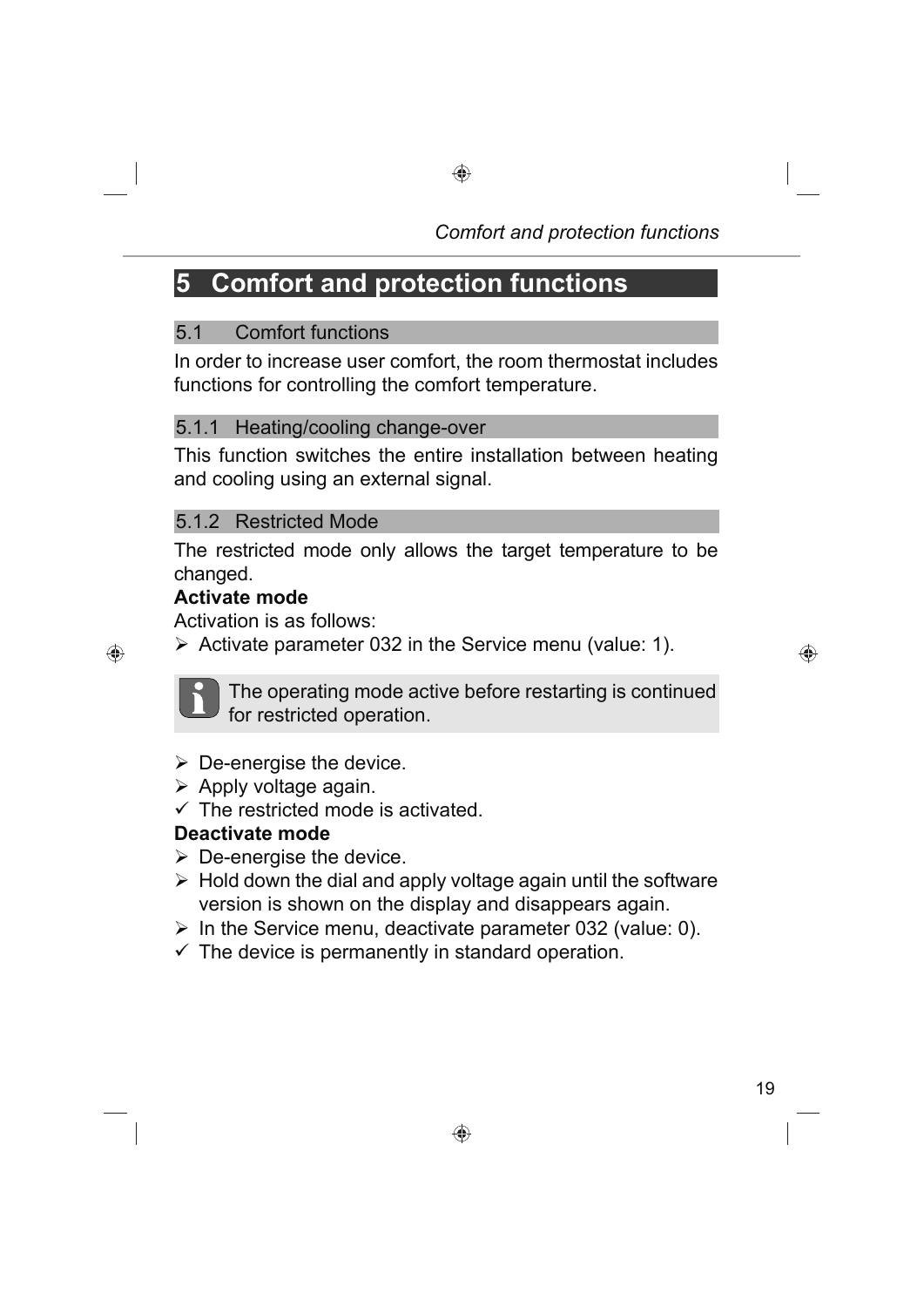#### **Temporarily deactivate mode**

The restricted mode can be temporarily deactivated to use or activate disabled functions of the device during this time. After a voltage interruption of the device, the restricted mode is reactivated.

- $\triangleright$  De-energise the device.
- $\triangleright$  Hold down the dial and apply voltage again until the software version is shown on the display and disappears again.
- $\checkmark$  The device is temporarily in standard operation until the next power interruption occurs.

#### 5.2 Protection functions

The room thermostat is equipped with protection functions for avoiding damage to the overall installation.

#### 5.2.1 Valve protection function

In periods without valve activation (e. g. outside the heating period), all valves are opened cyclically. This avoids a clogging of the valves (parameters 190 and 191).

#### 5.2.2 Antifreeze protection

Independent from the operating mode, the room thermostat is equipped with an antifreeze function (parameter 161). When the temperature falls below the antifreeze protection temperature, all connected actuators are activated and the valves are opened.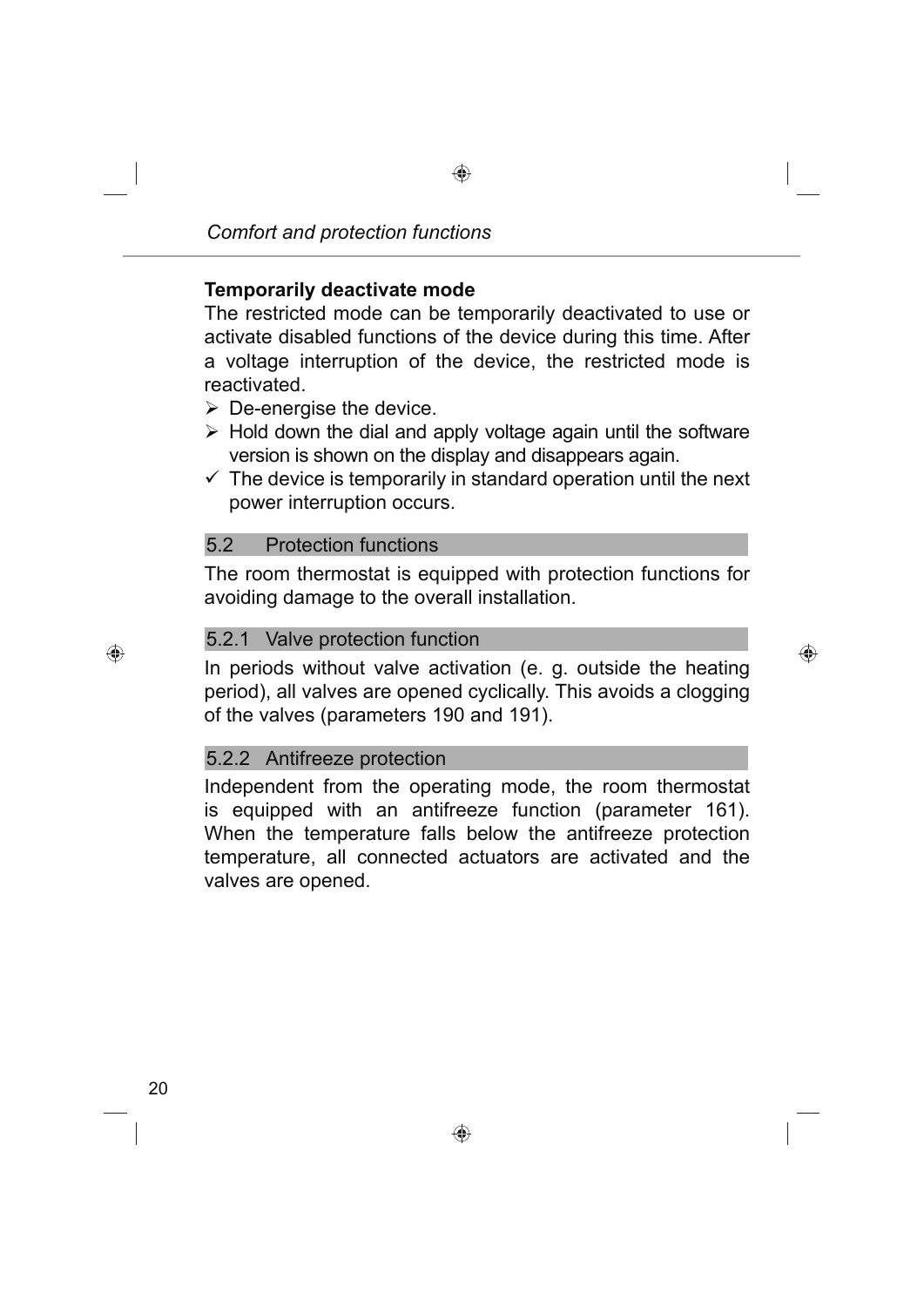### **6 Maintenance**

#### 6.1 Troubleshooting

| <b>Display</b> | <b>Meaning</b>                                             | <b>Possible solution</b>                                                                                                                                                                                                                                                              |
|----------------|------------------------------------------------------------|---------------------------------------------------------------------------------------------------------------------------------------------------------------------------------------------------------------------------------------------------------------------------------------|
|                | Measuring<br>temperature of<br>internal sensor<br>exceeded | Internal sensor/room sensor<br>• Remove external heat sources in<br>the direct environment and wait<br>until the sensor has cooled down<br>again.<br>• Reposition the room sensor if<br>necessary.<br>• Have the room thermostat/room<br>sensor checked and replaced if<br>necessary. |
| 0010           | Malfunction in<br>internal sensor                          | Reset to factory settings.<br>• Have the room thermostat<br>checked and replaced if<br>necessary.                                                                                                                                                                                     |

#### 6.2 Cleaning

Only use a dry and solvent-free soft cloth for cleaning.

This manual is protected by copyright. All rights reserved. It may not be copied, reproduced, abbreviated or transmitted, neither in whole nor in parts, in any form, neither mechanically nor electronically, without the previous  $\epsilon$ consent of the manufacturer. © 2019